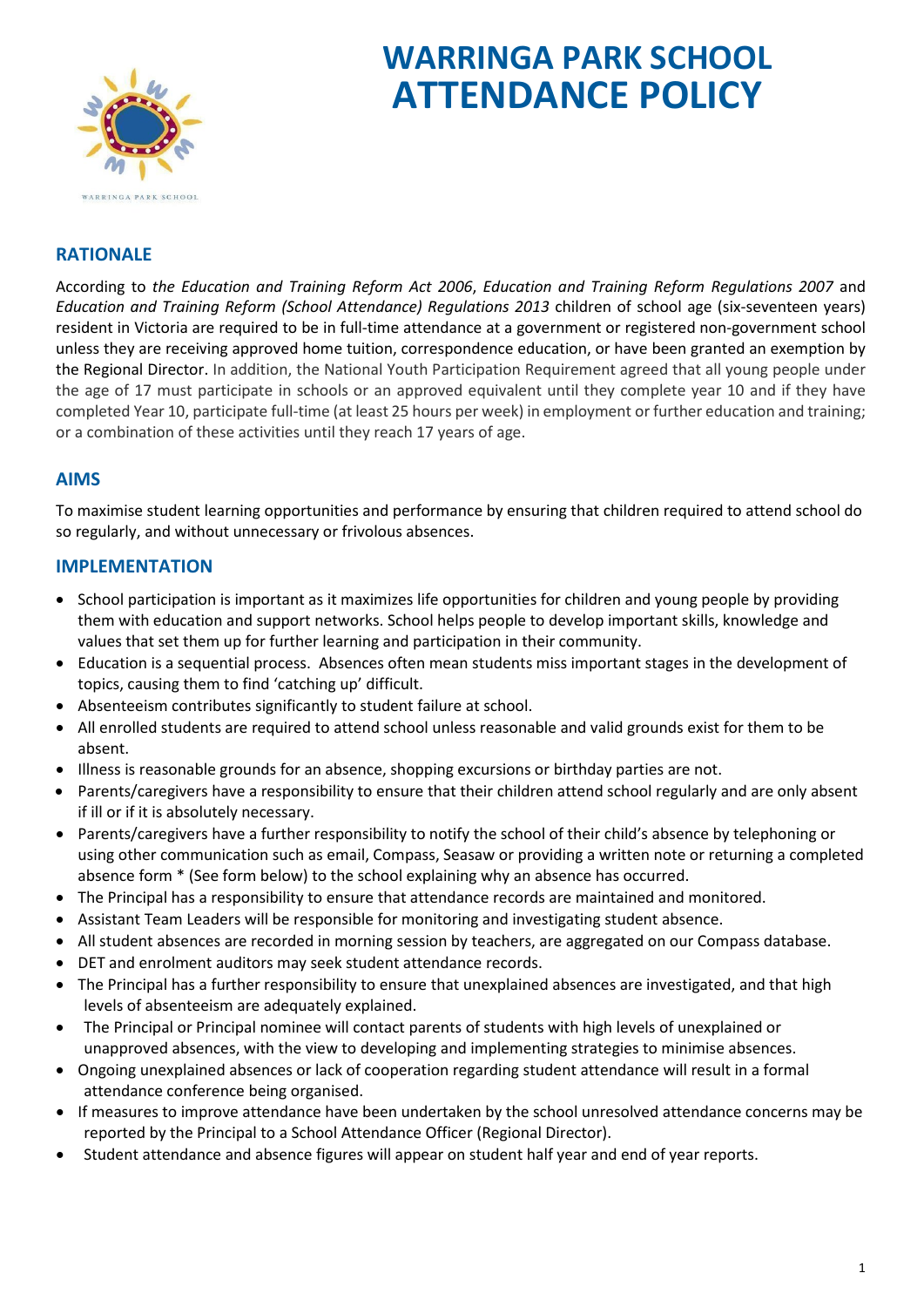• Aggregated student attendance data is reported to the DET and the wider community each year as part of the annual report.

## **REVIEW CYCLE**

This policy will be reviewed as part of the school's **three-year cycle review,** but also occurs on a regular basis prompted by changing circumstances and raised concerns.

> This policy was reviewed and shared with the school community on **19TH August 2019** and is *scheduled for review in August 2022*

## **Attendance follow-up protocols**

#### **CLASSROOM TEACHER**

- Mark the roles every day by 10.00 am on Compass.
- If the classroom has specialists in the first session, the specialist teacher will mark the roll.
- If student arrives late and has not been registered through Kiosk/Campus Admin Office mark roll as Present, under comments – add Late and time if known.
- If child absent for 2+ **consecutive** days unexplained contact parent/carer to enquire If you cannot make contact or find information - email to Attendance Officer/Wellbeing/Assistant Team Leader.
- If reason/explanation is given enter this into Compass ASAP.
- If a child is absent for 3+ days in the **term** contact parents/carer to enquire reason and remind regular attendance is important.
- If a child is absent for 5+ days in the **term** email this information to Team Leader and Wellbeing.
- If parent/carer provides information regarding long term absences, e.g., family holiday, bereavement, these details can be input into Compass ahead of time. Email details (start/end date to Campus Leader and Attendance Officer.
- Maintain regular contact with parents/caregivers.
- Follow up any unmarked rolls update in Compass.

#### **ASSISTANT TEAM LEADERS**

- Support re-engagement plan with classroom teacher, contact Wellbeing if deemed necessary.
- Analyse absence data monthly to identify trends.
- Follow up with classroom teachers if rolls are unmarked.
- 5 minutes are allocated fortnightly at campus meeting to highlight attendance and bring concerns.

#### **ADMIN**

- Input CRT hard copies of rolls.
- Adjust late attendance and early leavers.
- Adjust notifications regarding absences into Compass.

#### **ATTENDANCE OFFICER**

- Refer to "Same Day Notification" of unexplained student absences for each campus.
- Process unexplained absences.
- Unmarked rolls email Assistant Team Leaders to follow up.
- Provide Assistant Team Leaders/Wellbeing Team with Daily Unexplained absences.
- Generate fortnightly Not Present/Late letters.
- Refer DET attendance referrals Criteria.

#### **Two types of attendance referrals:**

- 1) 5 days unexplained absence.
- 2) Whereabouts of student unknown.